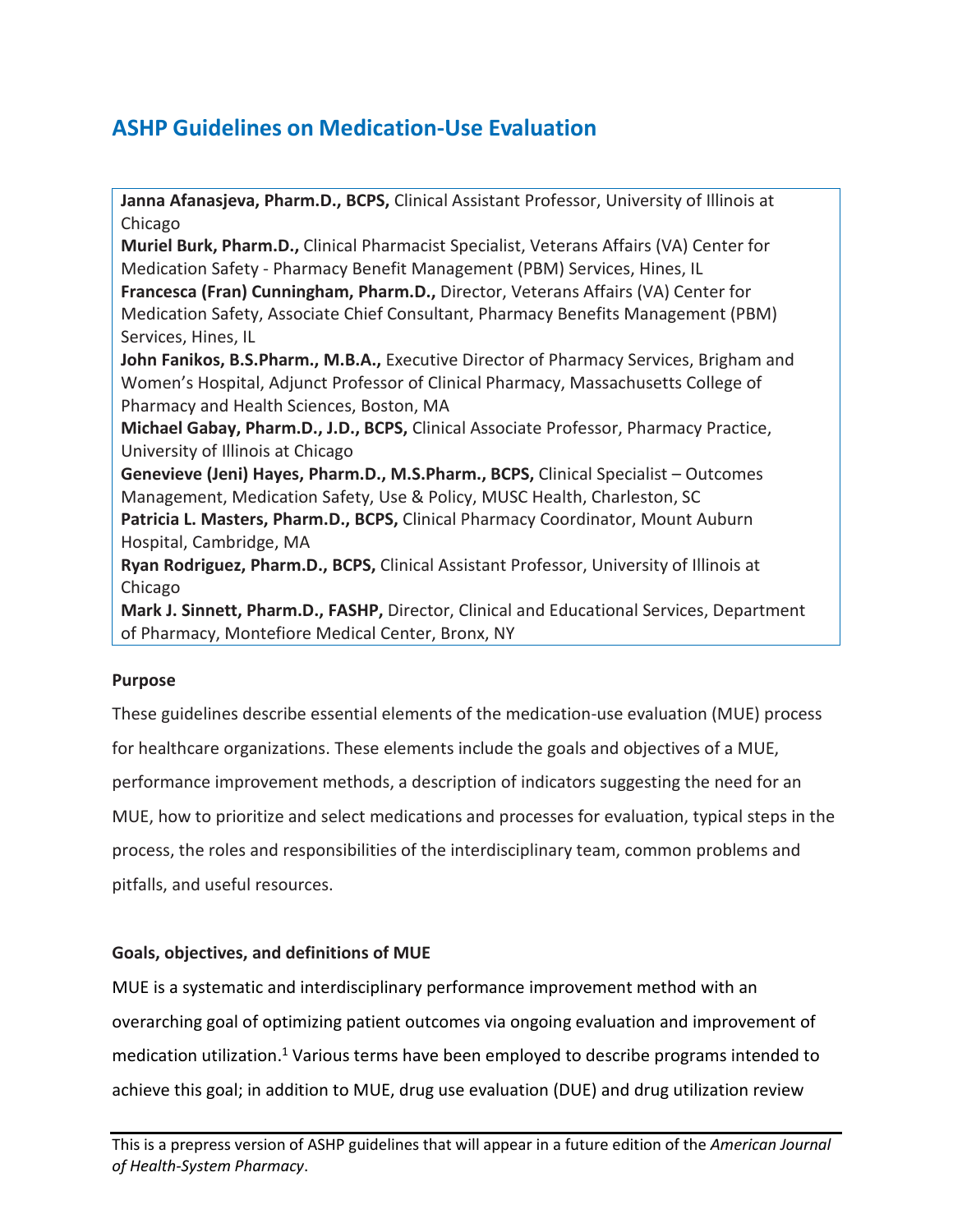(DUR) have also been used.<sup>1-3</sup> Although these terms are sometimes used interchangeably, MUE may be differentiated in that it emphasizes improving patient outcomes and quality of life through assessment of clinical outcomes via a multidisciplinary approach whereas DUE and DUR generally refer to an ongoing, systematic, criteria-based, drug- or disease-specific assessment that ensures appropriate medication utilization at the individual patient level.<sup>3</sup> Historically, the American Society of Health-System Pharmacists (ASHP) has considered MUE to encompass DUE in its broadest application, $1$  so these guidelines continue to use MUE as a preferred term.

When developing a MUE, clinicians should also take into consideration its focus. For example, a MUE may focus on patient-centered therapeutic outcomes (e.g., clinical events, quality of life) or on process elements related to appropriate medication usage (e.g., prescribing, dispensing). In this way, an initial MUE may identify suboptimal therapeutic outcomes experienced by patients, which may trigger a separate MUE focused on aspects of the medication use process and vice-versa. Specific objectives, examples of MUE designs, and their foci (i.e., therapeutic or process outcomes) are presented in Table 1.

#### **Performance improvement framework**

Healthcare organizations routinely use performance improvement methods to improve safety, efficacy, quality, and efficiency in patient care. Many accreditation bodies, such as the Joint Commission, require annual reviews of a hospital formulary along with other quality and safety improvement strategies that would benefit from such a framework. These methods may be applied in the setting of MUE, which can be considered one component of a performance improvement program. One performance improvement framework that aligns with the MUE process is FOCUS-PDCA (Figure 1). $4$  These steps include:

- Find the process to be targeted for improvement
- *O*rganize the team that knows the process
- *C*larify current knowledge of the process
- *U*nderstand causes of process variation
- *S*elect process improvement

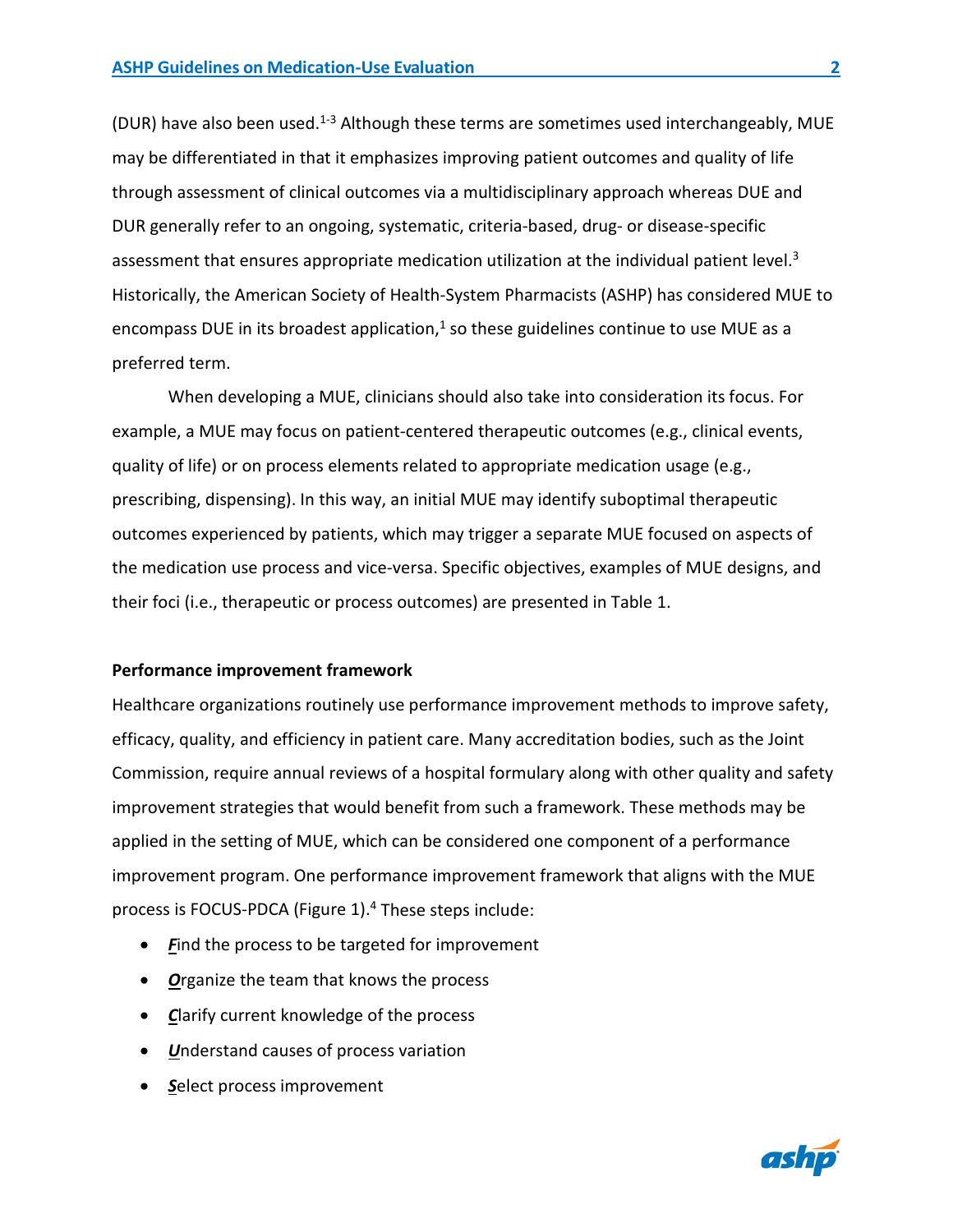- *P*lan: develop a solution
- *D*o: implement improvements
- *C*heck: evaluate the results
- **Act: determine what changes are needed moving forward and implement those** changes.

The steps in the FOCUS-PDCA model may need to be repeated in an ongoing, systematic manner.

## **Indicators suggesting a need for an MUE**

The occurrence of certain events in a stage of the medication-use process may indicate opportunities to improve medication use and justify undertaking an MUE (Table 2).<sup>1,5</sup> Generally, these events may represent trends or deviations in medication use within a health system, availability or discontinuation of drugs, or new knowledge regarding drug therapy.

## **Prioritizing medications and medication-use processes for evaluation**

The indicators described above may reveal specific medications or medication-use processes that should be evaluated in an MUE. The following partial list of characteristics may help prioritize the selection of a particular medication or medication-use process, based on its magnitude or severity of effect on patients or the medication-use system. Other characteristics will likely emerge with the introduction of new medications and technologies.

- The medication is known or suspected to cause adverse events or is used in the treatment of patients who may be at high risk for adverse events.
- The medication interacts with another medication, food, or diagnostic procedure in a way that presents a significant health risk.
- The medication or process affects a large number of patients, or the medication is frequently prescribed.
- The medication or process is a critical component of care for a specific disease, condition, or procedure.
- The medication is potentially toxic or causes discomfort at normal doses.

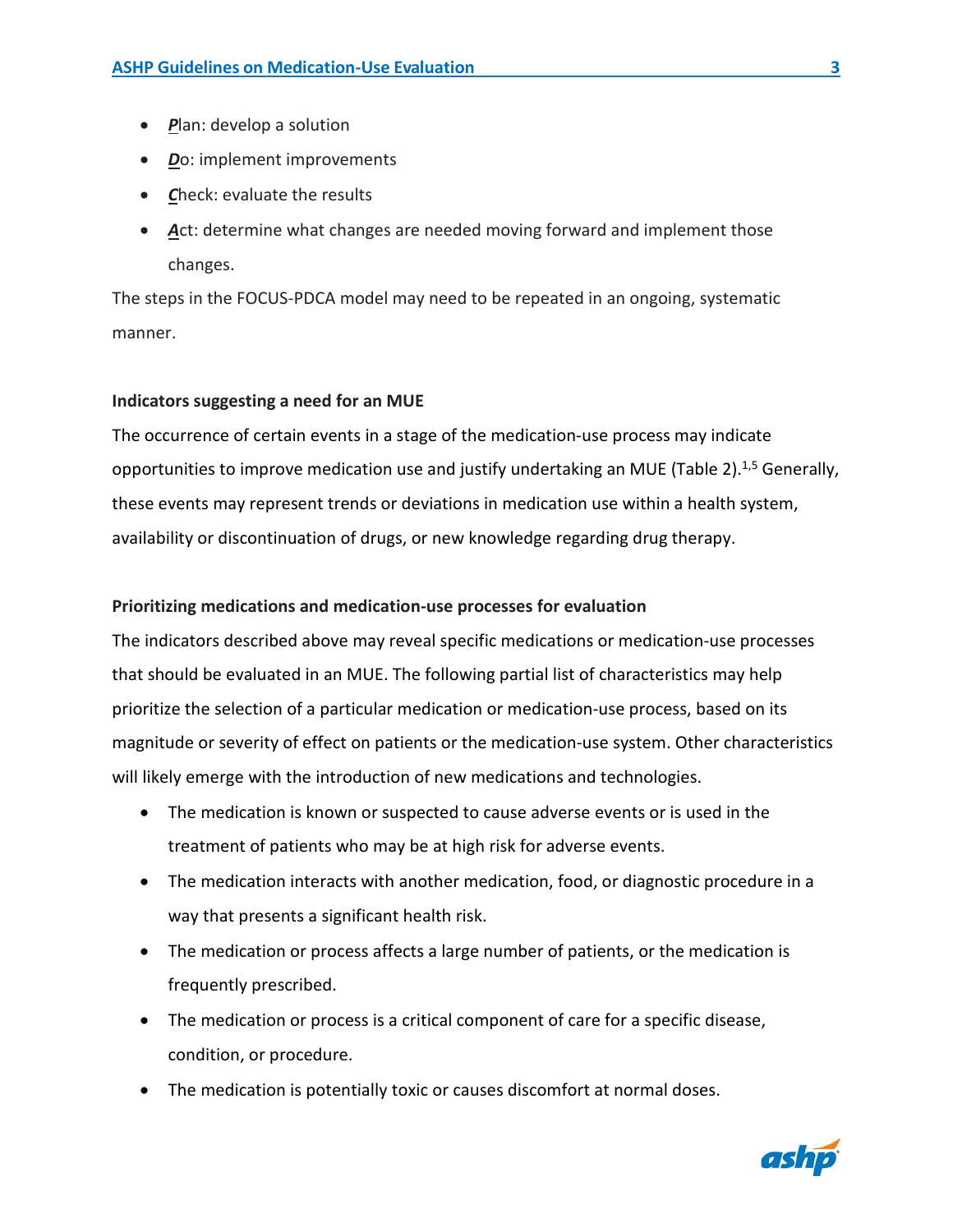- The medication is most effective when used in a specific way.
- The medication is under consideration for formulary retention, addition, or deletion.
- The medication has been the subject of a Food and Drug Administration (FDA) recall, safety alert, or market withdrawal.
- The medication has not been approved by the FDA.
- The medication has not been evaluated in a high-risk population (pregnancy, pediatrics, obesity, etc.).
- The medication or process is one for which its use would have a negative effect or no therapeutic impact on patient outcomes.
- The process is an innovative or newly initiated practice and its effects on patient care are unknown.
- Use of the medication or medication process is considered expensive and the cost benefit is unknown.
- To determine if clinicians are complying with medication formulary restrictions or facility guidelines for use.
- To evaluate pharmacist-directed collaborative practices, such as dosing protocols or algorithms (pharmacy per protocol or pharmacy to dose) to verify appropriate action steps.
- Analytic tools (failure mode and effects analysis, risk priority numbers, cause and effect diagrams, control chart) or scoring systems (harm criteria) suggest the need for intervention.

# **Steps of the MUE process using FOCUS-PDCA**

While the specific approach varies with the practice setting and patient population being served, many steps common to MUE fall within the FOCUS-PDCA model framework for process improvement mentioned earlier (Figure 1). However, the following common steps often occur in an ongoing MUE process.

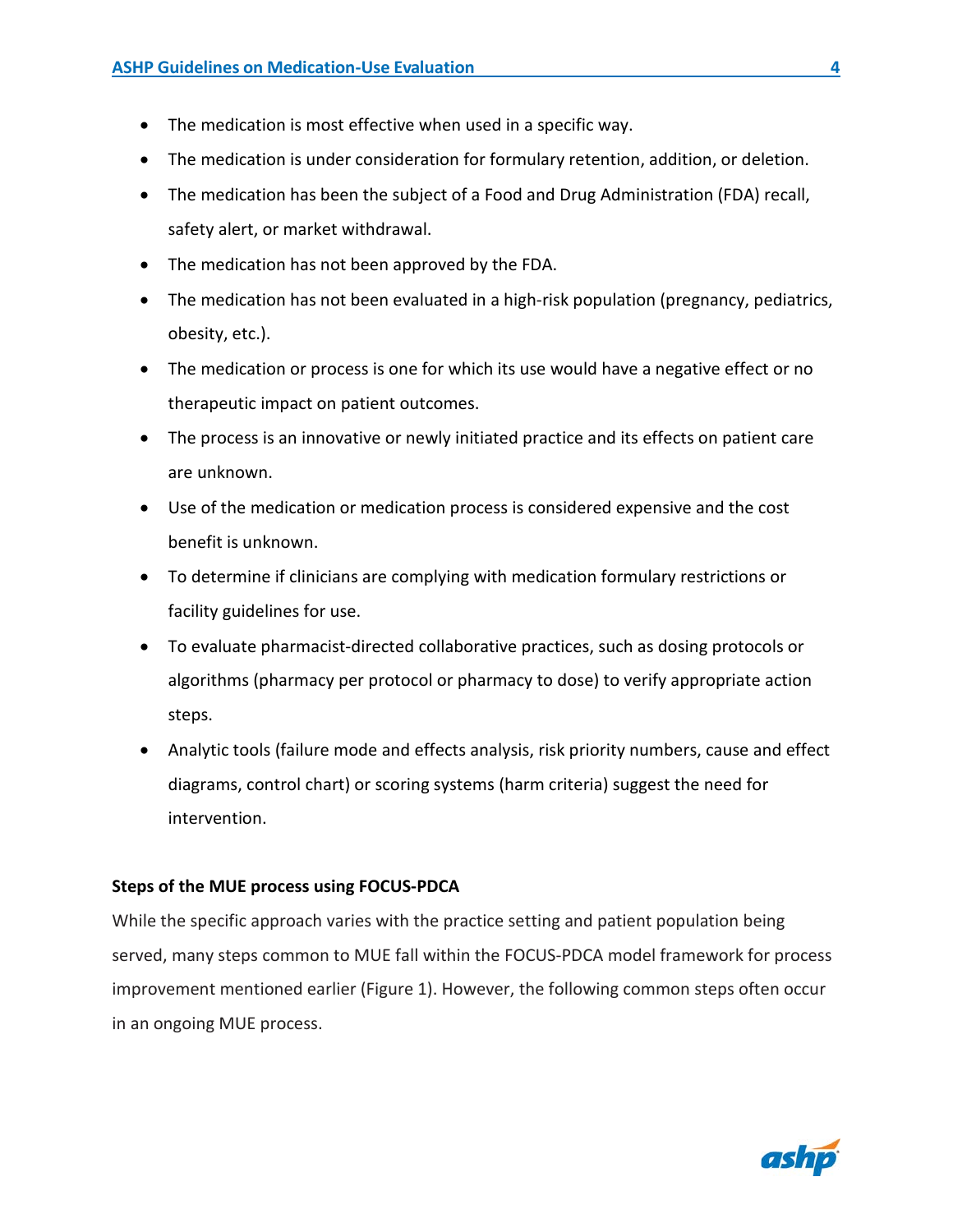## **Find the process to target for improvement**

• Establish the need for the MUE (see Table 2 for indicators of need for MUE).

## **Organize the team**

- Establish organizational authority for the MUE process and engage subject matter experts and representative stakeholders.
	- o Inform healthcare professionals (and others as necessary) in the practice setting(s) about the objectives and expected benefits of the MUE process.
	- o Set priorities for in-depth analysis of important aspects of medication use.
	- $\circ$  Educate healthcare professionals involved with the MUE on the guidelines, treatment protocols, and standards of care.
	- o Establish mechanisms for timely communication among healthcare professionals
- Decide on the team for the MUE
	- o Core teams tend to include pharmacists, pharmacy residents, student pharmacists, pharmacy technicians, and key stakeholders such as nurses, physicians, and other allied health professionals.
	- o Consider engaging experts in informatics, data analytics, performance improvement and/or biostatistics whenever possible.
- Provide training to the staff involved with the MUE

#### **Clarify current knowledge**

- Build MUE criteria using the above guidelines, treatment protocols, and standards of care in the medication-use process.
- Identify the key question to answer, measurable objectives, and the timeline for the MUE. Objectives must be measurable, relevant, and easy to obtain/collect. See Table 1 for details.
- Design MUE by deciding on methodology and selecting sample population, sample size, and inclusion and exclusion criteria.
- Create a data collection plan. Include a data dictionary to standardize definitions for

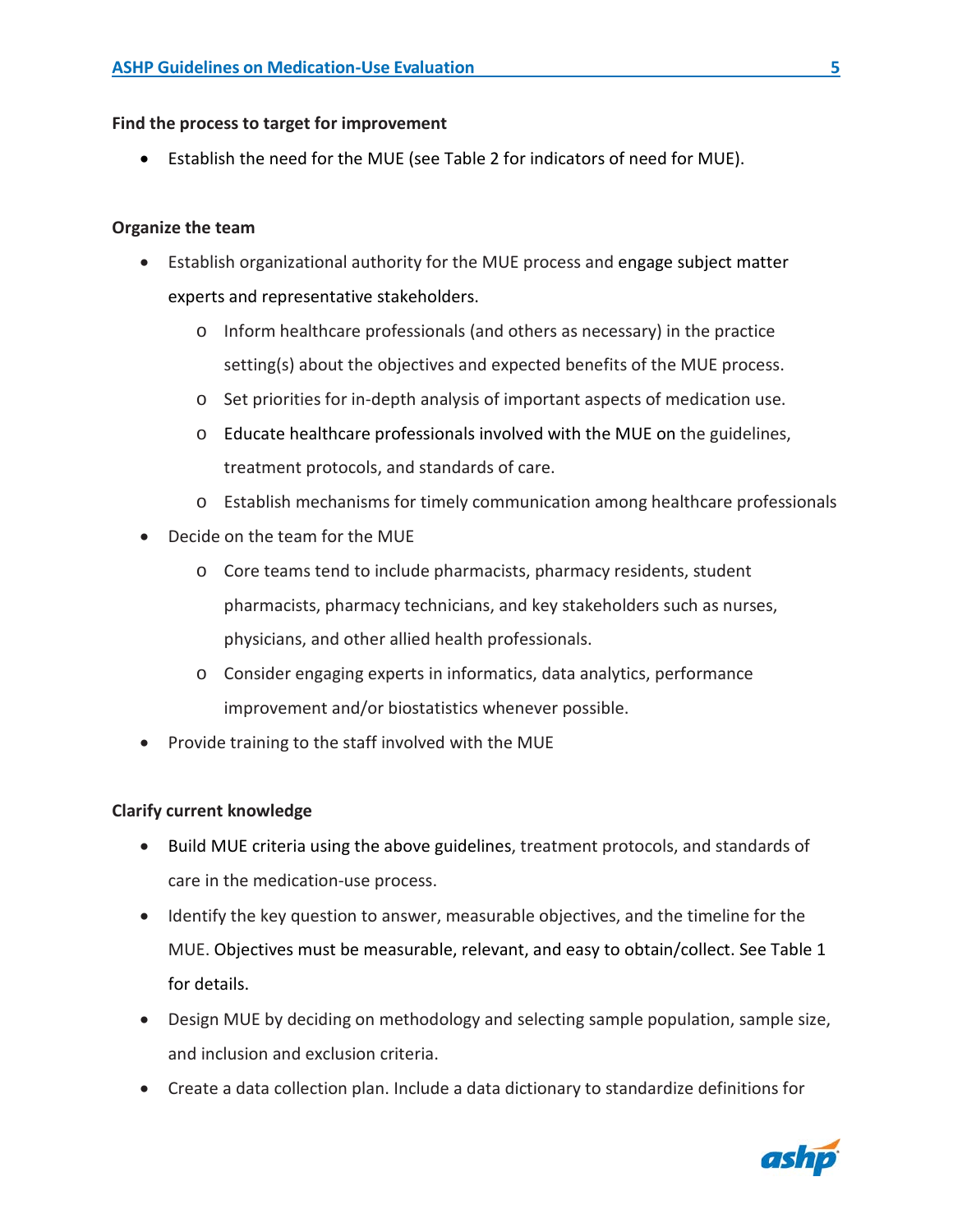collected variables and sources utilized for collection.

- o Generate reports from the electronic medical record (EMR) whenever possible in order to limit manual chart abstraction.
- $\circ$  Determine sample size and variables to collect. Estimate the potential time required for manual chart reviews and the ideal number of team members. Any set sample size should represent a larger group of population.
- o Establish thresholds for evaluating achievement of targeted measures by using past performance/utilization reports or published benchmarks, if available.
- o Conduct data collection and schedule intermittent progress evaluations as needed, depending on project timeline. Look for outlying data (e.g., 80 lbs accidentally entered instead of 80 kg for 55 year-old, 6-foot, healthy male).
- Analyze data using appropriate statistical tests.
	- o Descriptive statistics are appropriate for many MUEs (e.g., measures of central tendency, measures of variability, percentage of patients meeting a certain outcome). If there are 2 or more distinct groups within the analysis, inferential statistics may also be considered.
- Document results and compare them to your anticipated outcomes.
- Share MUE results using appropriate text and visuals (e.g., figures, tables) with the MUE team and key stakeholders.

#### **Understand the causes of process variation**

- If outcomes do not meet desired thresholds, conduct root cause analyses to determine the source of the problem.
- Consider using tools that assist in identifying variation in the process (e.g., Five Whys).<sup>6</sup>
- Punitive reactions to quality concerns are often counterproductive. It is important to communicate and commend positive achievements as well.

#### **Select process improvement**

• Brainstorm and engage key stakeholders to develop ideas that would address the root cause of the process variation.



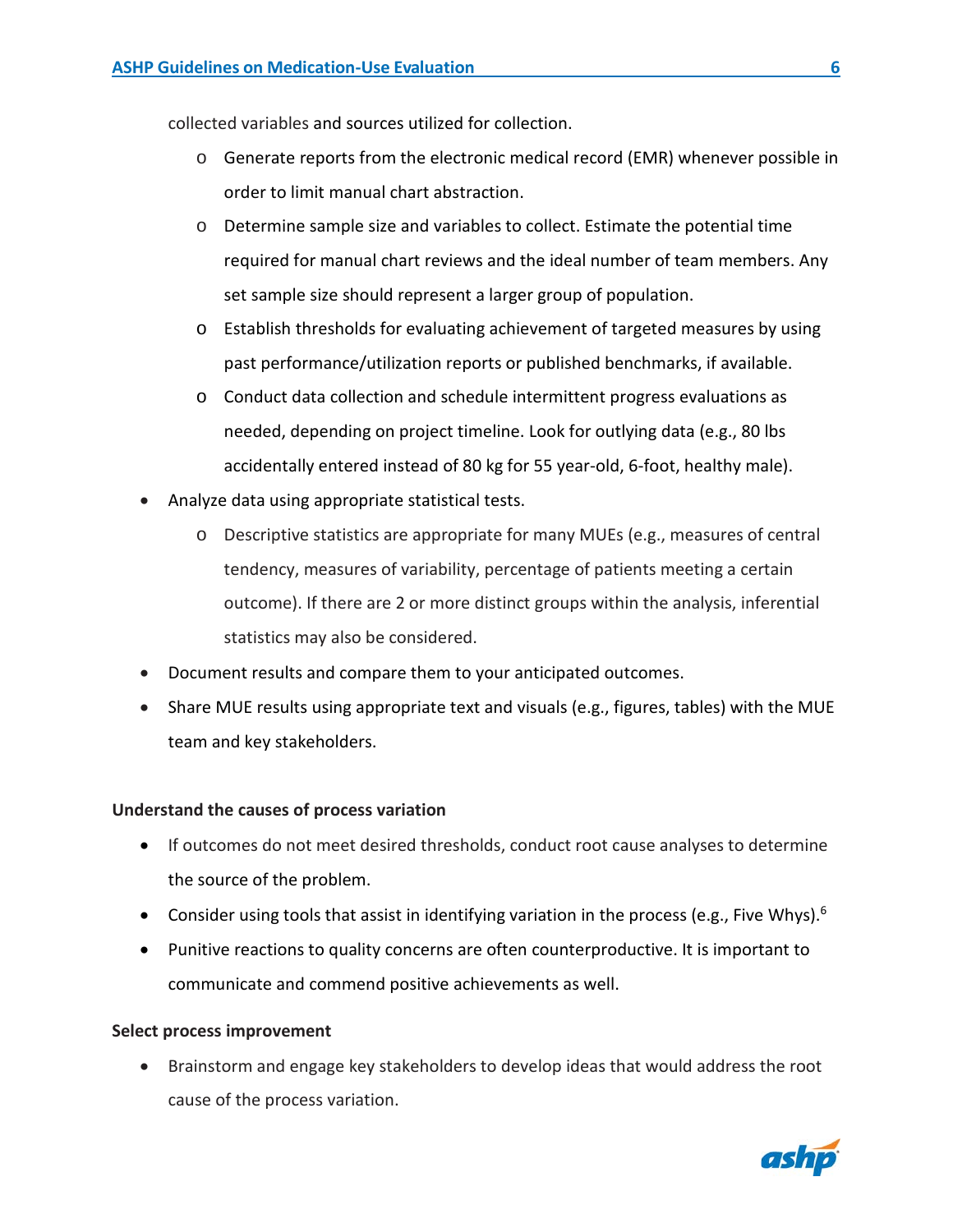- o Whenever possible, solutions that "hard-wire" workflows and those that do not rely on someone to remember to do something during particular circumstances are preferred.
- o Ensure the selected solution aligns with the department and organization's goals, adds value, and is both technically and financially feasible.
- $\circ$  Consider using a tool such as "FACES" <sup>7</sup> to evaluate and prioritize recommendations:
	- **Feasibility: How easily and quickly can the change be made?**
	- **Acceptability: How willing are those impacted to make the change?**
	- **Cost/Benefit: How much does the cost outweigh the benefit?**
	- **Effectiveness: How effectively will this change solve the problem?**
	- **Sustainability: How will the change last over time?**

#### **Plan**

- Create a plan to specify what actions will be taken, how it will be done, who is responsible for each task, and what the desired timeline will be.
- Establish a plan for data collection and measuring success once the solution is implemented. Success should be assessed in terms of improved healthcare outcomes, which may include, but is not limited to, morbidity, mortality, adverse events, quality of life, healthcare resource utilization, and cost savings.

#### **Do**

• Implement the identified solution(s).

#### **Check**

- Complete follow-up data collection on the new process following implementation of corrective actions.
- Obtain feedback from the MUE team and other disciplines regarding "lessons learned" in order to brainstorm solutions to overcome obstacles, challenges, and inefficiencies of MUE methods.

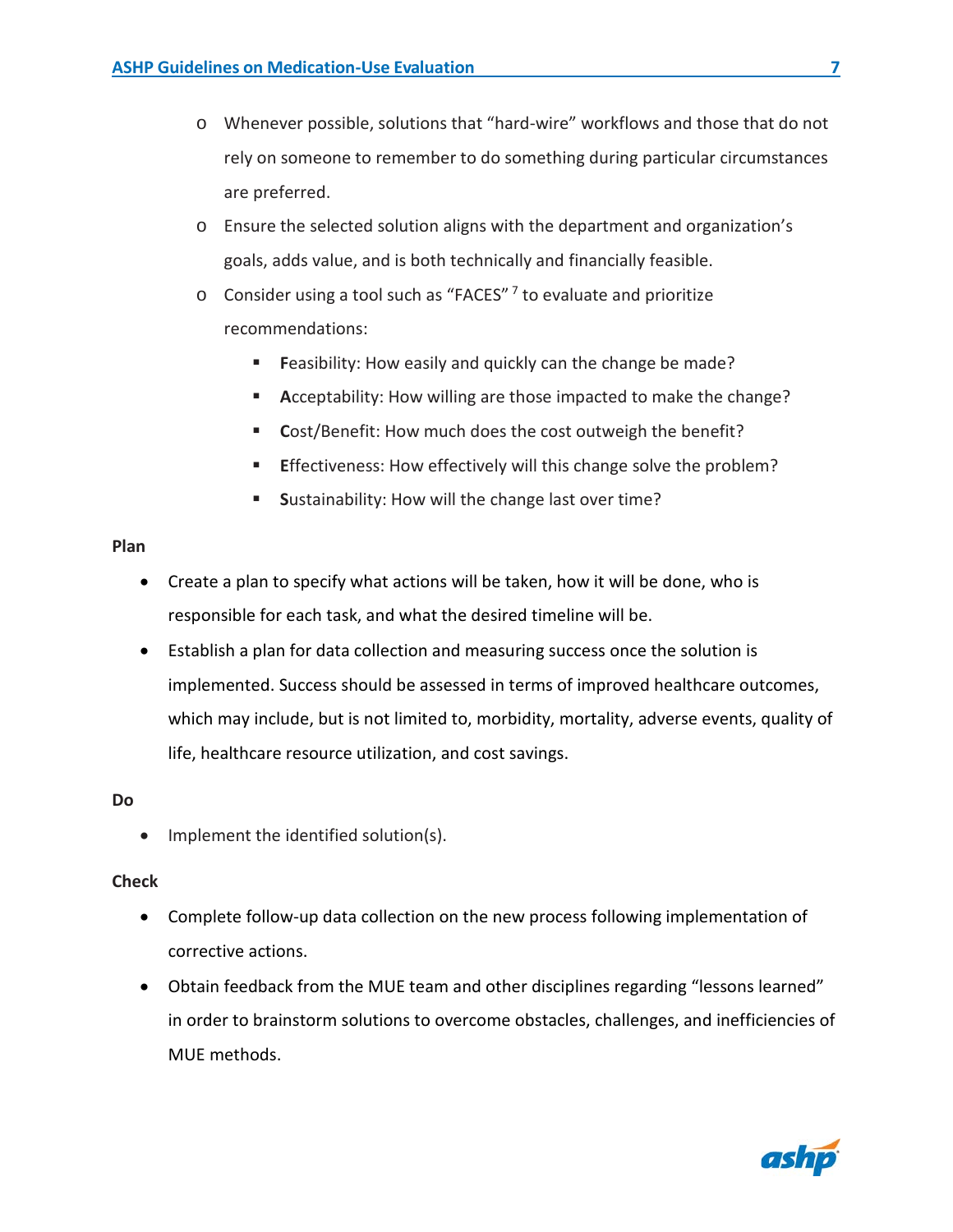**Act**

- Take steps necessary to maintain the improvement. If the identified solution was piloted, develop a plan to roll out the optimized solution to the entire process.
- When sustained reproducible improvement is seen, revise criteria, guidelines, treatment protocols, standards of care policies, or point of care tools in the EMR (e.g., hard stops, automatic conversions, etc.) when indicated.
- Communicate findings of the MUE and the newly implemented processes to affected parties (e.g., newsletters, seminars).
- Consider publishing MUE results (e.g., poster, manuscript) outside of the institution if appropriate. Although MUEs are within the scope of operational activities, this type of quality assurance or quality improvement (QA/QI) work does not preclude publication. It is important that MUE results be accurately presented either as research or nonresearch, depending on whether it was designed to contribute to generalizable knowledge, which would then fall within the realm of research.<sup>8</sup> Most peer-reviewed journals do require, at minimum, a statement regarding review and/or exemption by a Human Subjects Protection Committee or Institutional Review Board. Local governing groups should be consulted for external publication and presentation requirements.

#### **Roles and responsibilities in the MUE process**

The roles of pharmacists and other healthcare professionals in MUE may vary according to practice setting, organizational goals, and available resources. The organizational body (e.g., quality management or QI committee, pharmacy and therapeutics committee) responsible for the MUE process should have, at a minimum, a prescriber (most commonly a physician), pharmacist, nurse, and an administrator or health-system representative. Pharmacist extenders, including pharmacy technicians, student pharmacists, and pharmacy residents should also participate in conducting MUEs in facilities and healthcare systems where allowed. Other healthcare professionals and subject matter experts should contribute their unique perspectives when the evaluation and improvement processes address their areas of expertise and responsibility. Ad hoc committees or temporary working groups, which include at a



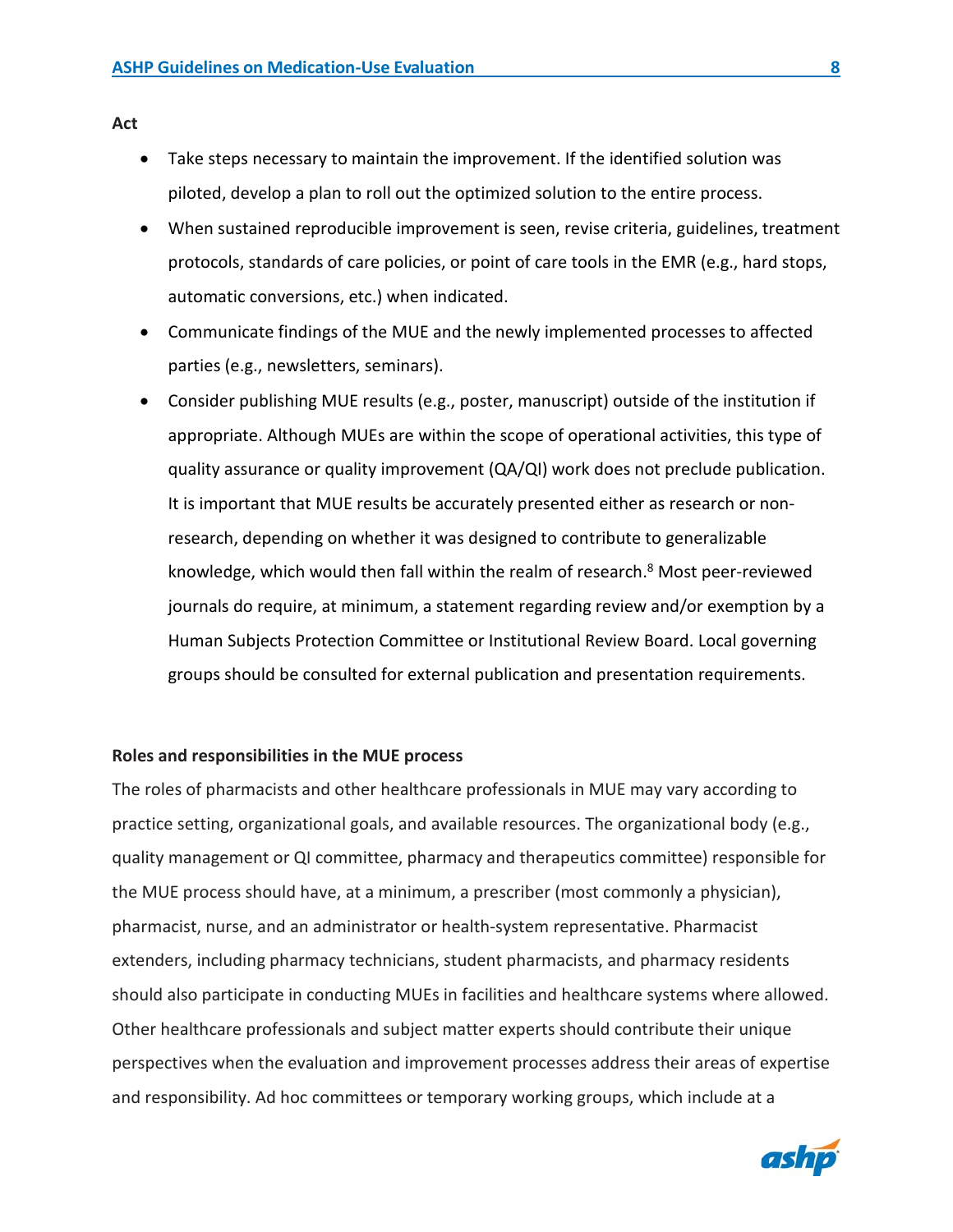minimum a pharmacist as the MUE lead and subject matter expert(s), can be assigned to develop MUEs for specific QI efforts. Best practices should be established in settings whenever possible to enhance the structure around how MUE committees conduct, report, implement, and complete evaluations. In addition, systematic evaluations should be conducted when possible to assess the attributes of the interdisciplinary team in regard to subject matter expertise, leadership in the program or healthcare system, and overall ability to implement and sustain the MUE findings. In settings in which only a small number of healthcare professionals are available (e.g., some community hospitals, rural hospitals, or clinics), extensive MUEs conducted by a large interdisciplinary team may not be an option. In such instances, the pharmacist at the smaller facility may be responsible for the design, conduct, analysis, and reporting of an MUE. Implementation of findings from the MUE may require assistance from the hospital administration in such facilities.

QI programs with a high degree of interdisciplinary participation provide an optimal mechanism to conduct MUEs. Although other disciplines should be encouraged to assist in development of MUEs, pharmacists, by virtue of their expertise and mission to ensure appropriate medication use, remain the primary healthcare professional responsible for the development and coordination of MUEs. Pharmacists should continue to exert leadership and work collaboratively with other members of the healthcare team in the ongoing MUE process. The responsibilities of pharmacists (with the assistance of pharmacist extenders such as pharmacy technicians, student pharmacists, and pharmacy residents) in the MUE process should include:

- Developing an operational plan for MUE programs and processes that is consistent with the health system's overall goals and resource capabilities.
- Working collaboratively with prescribers, subject matter expert(s), and others to develop criteria for specific medications and to design effective medication-use processes and assessments.
- Ensuring optimal input from subject matter expert(s) and interdisciplinary groups in the design of the MUE efforts, when possible.
- Reviewing individual medication utilization against medication-use criteria and

ashp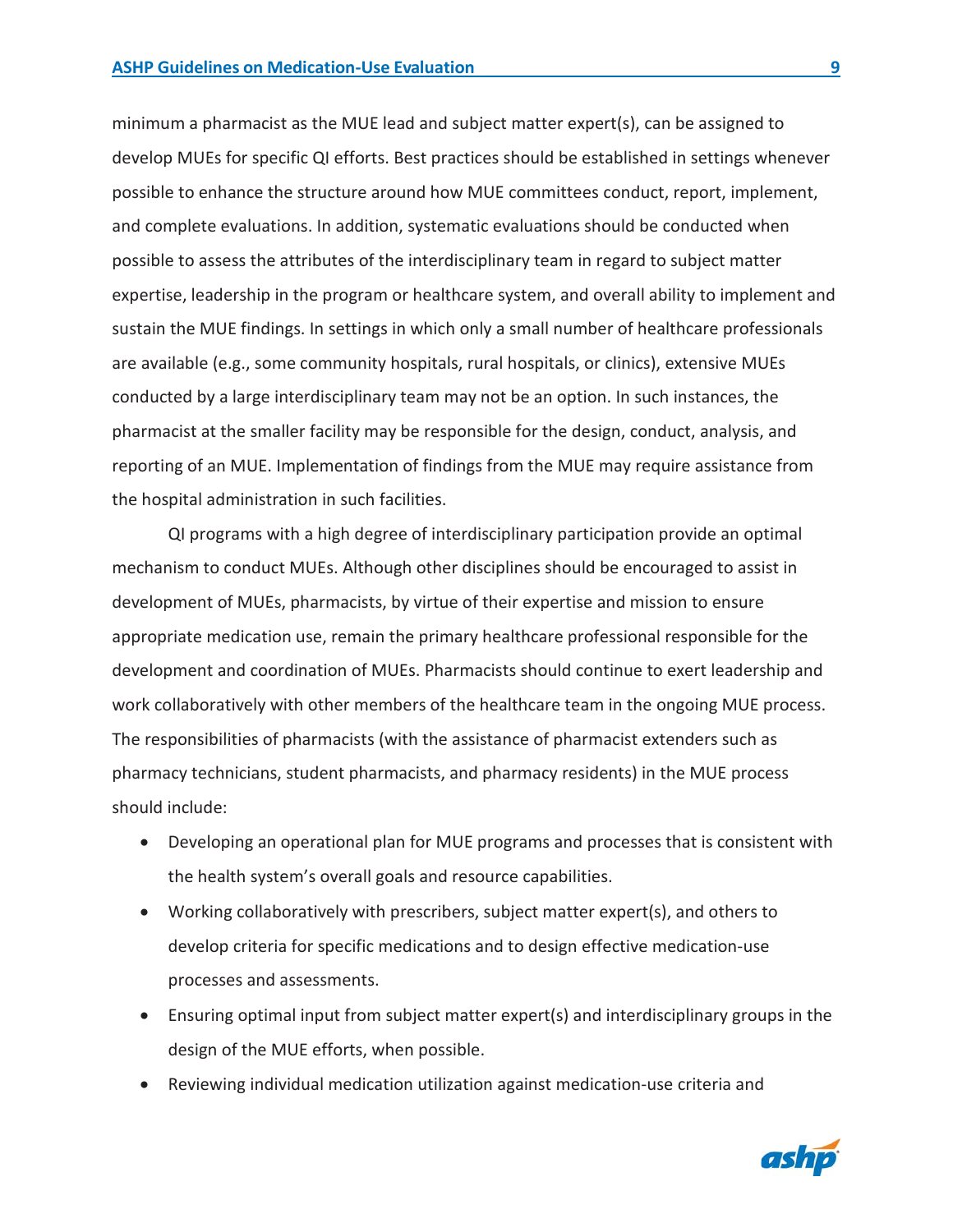consulting with prescribers and others in the process as needed.

- Collecting, analyzing, and evaluating patient-specific data to identify, resolve, and prevent medication-related problems, enhance medication effectiveness, and improve patient outcomes.
- Ensuring the integrity of the collected data.
- Interpreting and reporting MUE findings, as well as recommending and facilitating changes in medication-use processes.
- Providing information and education based on MUE findings.
- Assisting in implementation of optimal findings in the facility or healthcare system.
- Evaluating the outcomes of implemented MUE findings when appropriate and assessing the effect on the facility or healthcare system.
- Ensuring that systems are in place to sustain the implemented MUE findings in the facility or healthcare system whenever possible.
- Ensuring that MUEs emphasize QI versus research.

# **Common problems and pitfalls**

Common problems and pitfalls to avoid in performing MUE activities are presented in Table 3. These often involve lack of interdisciplinary involvement, including authoritative medical staff; poor documentation and communication of the MUE process; and inadequate education of affected staff regarding outcomes of the MUE and improvements to the medication-use system.

# **Conclusion**

These guidelines describe essential elements of the MUE process for healthcare organizations. MUE is an ongoing, systematic, and interdisciplinary performance improvement method that has an overarching goal of optimizing patient outcomes through evaluating and improving medication-use processes. MUE may be considered one component of a performance improvement program, and its steps may be described using the FOCUS-PDCA model framework. The occurrence of certain events in a stage of the medication-use process may



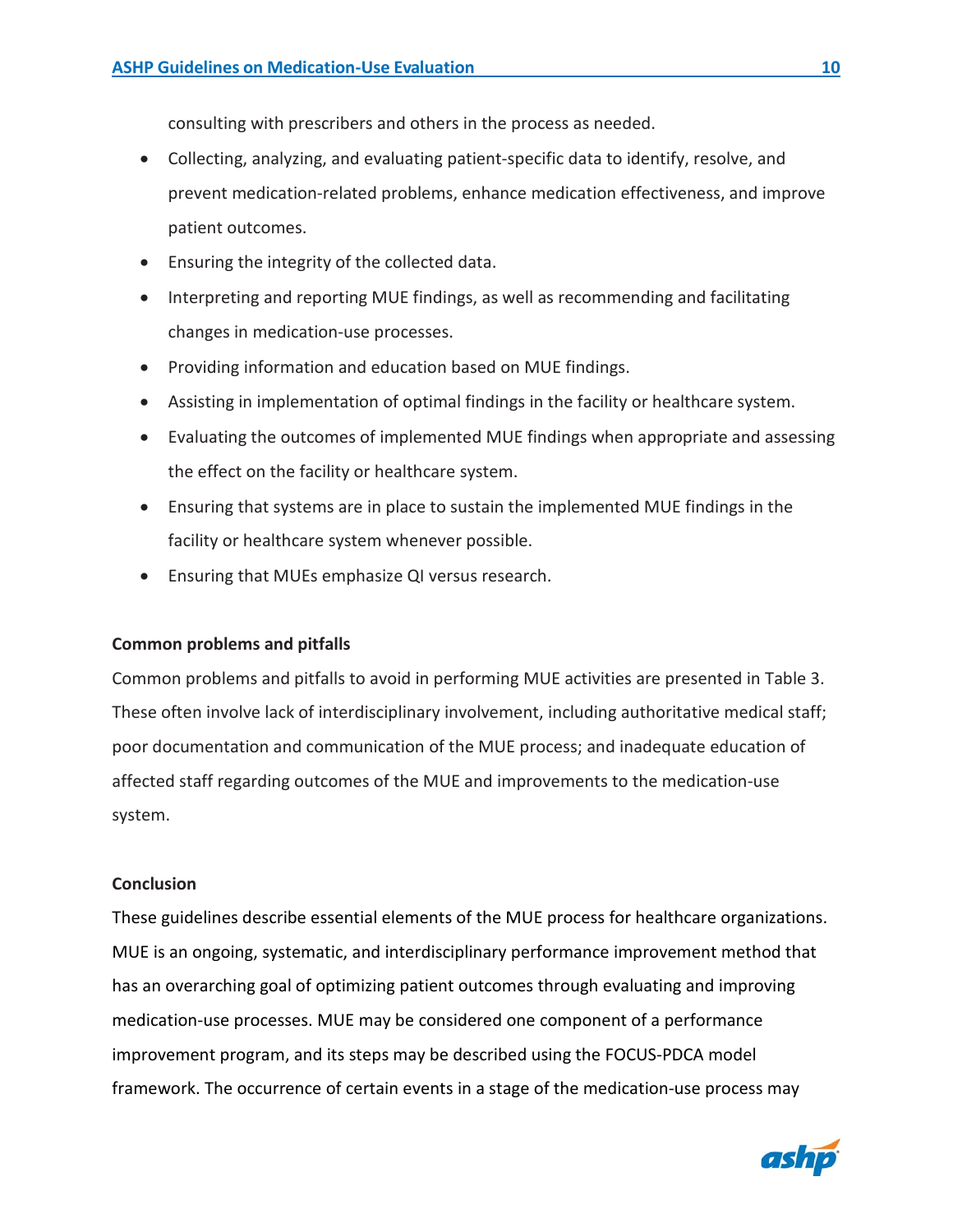indicate opportunities to improve medication use and justify undertaking an MUE, and the characteristics provided may help prioritize the selection of a particular medication or medication-use process for MUE. The success of an MUE process should be assessed in terms of improved patient outcomes, one of which may be lower cost. Interdisciplinary participation is crucial to successful MUEs. Although other disciplines should be encouraged to participate in MUEs, pharmacists remain the primary healthcare professionals responsible for the development and coordination of MUEs due to their expertise and mission to ensure appropriate medication use.

# **Acknowledgments**

ASHP gratefully acknowledges the following organizations and individuals for reviewing these guidelines (review does not imply endorsement): American Pharmacists Association (APhA); Institute for Healthcare Improvement (IHI); Maryland Society of Health-System Pharmacy (MSHP) Legislative Committee; Thomas S. Achey, Pharm.D., MS, BCPS; Nicole Acquisto, Pharm.D., FCCP, BCCCP; Tyler B. Clay, Pharm.D.; Michael C. Dejos, Pharm.D., BCPS, LSSBB, DPLA; Frank Federico, R.Ph. (IHI); Paul Fina, Pharm.D., BCACP; Katie Foster, M.S., Pharm.D., FCCM; Rena Gosser, Pharm.D., BCPS; Kathleen M. Gura, Pharm.D., BCNSP, FASHP; Charzetta H. James, Pharm.D., M.B.A., M.H.A., FACHE, CPH, PRS; Isha John, Pharm.D., M.B.A. (APhA); Indrani Kar, Pharm.D.; Nicole Kiehle, Pharm.D., BCPS (MSHP); Patrick M. Malone, Pharm.D., FASHP; Kathryn Clark McKinney, Pharm.D., M.S., BCPS, FACHE, FASHP; Valerie Dee Nolt, Pharm.D., BCPPS; Maryann Oertel, Pharm.D., BCPS; Preetham Talari, M.D., FACP, SFHM; Philip Trapskin, Pharm.D., BCPS; Tyler A. Vest, Pharm.D., M.S., BCPS; and Jody Jacobson Wedret, R.Ph., FASHP, FCSHP.

# **Disclosures**

John Fanikos declares having served as the lead investigator for the RE-VECTO surveillance study (for which Boehringer Ingelheim provided research support) and as a consultant to Portola and Ipsen.

# **Additional information**

Developed through the ASHP Council on Pharmacy Practice and approved by the ASHP Board of Directors on May 15, 2020. These guidelines supersede the ASHP Guidelines on Medication-Use Evaluation dated April 24, 1996.

#### **References**

1. Phillips MS, Gayman JE, Todd MW. ASHP guidelines on medication-use evaluation. *Am J Health-Syst Pharm*. 1996; 53:1953-5.

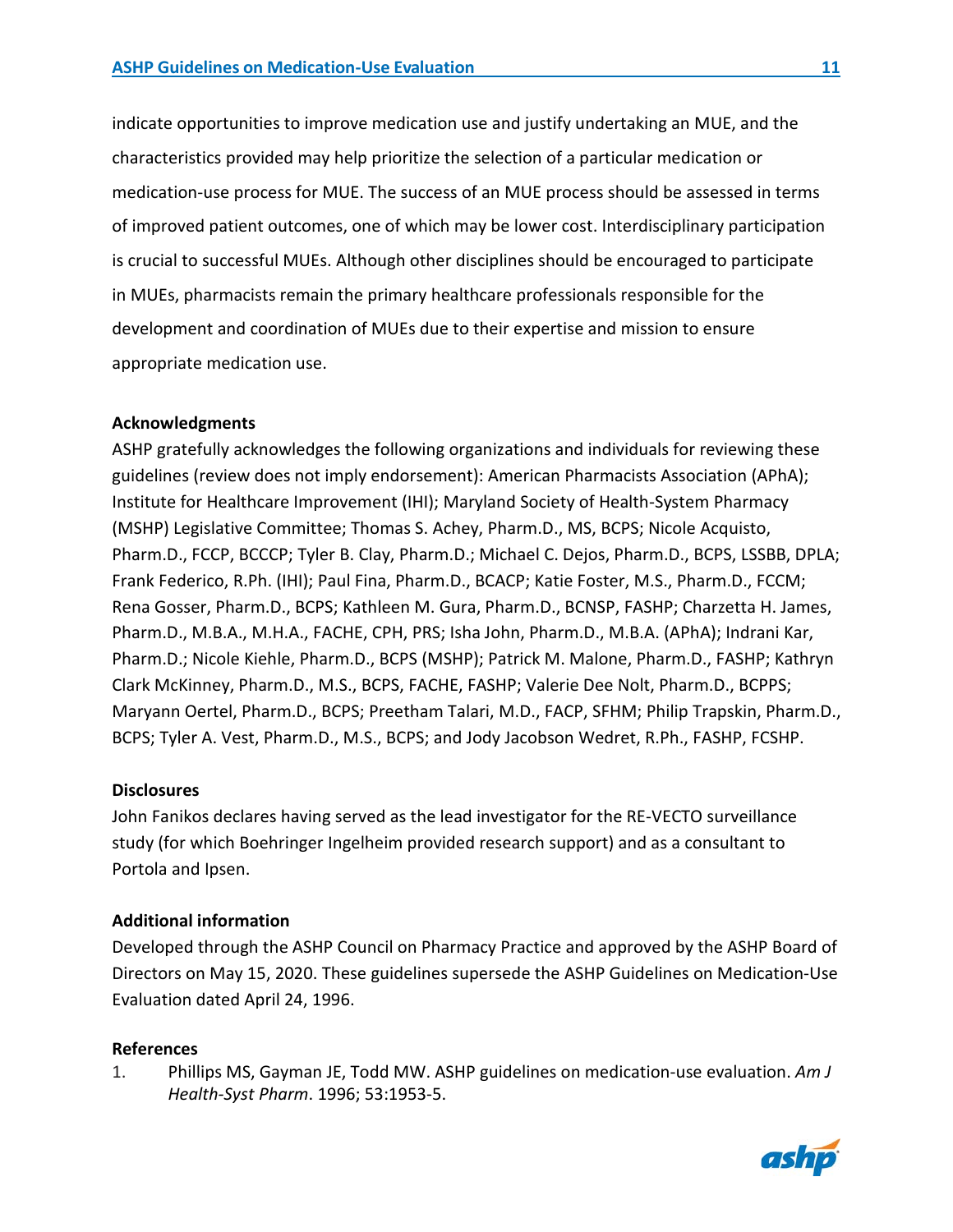- 2. Academy of Managed Care Pharmacy. Drug utilization review (2019). https://www.amcp.org/about/managed-care-pharmacy-101/concepts-managed-carepharmacy/drug-utilization-review (accessed 2020 Jan 27).
- 3. World Health Organization. *Drug and Therapeutics Committees – A Practical Guide*  (2003).<http://apps.who.int/medicinedocs/en/d/Js4882e/8.5.html> (accessed 2020 Jan 27).
- 4. Agency for Healthcare Research and Quality. Health literacy universal precautions toolkit, 2nd ed. Plan-do-study-act (PDSA) directions and examples. [https://www.ahrq.gov/professionals/quality-patient-safety/quality](https://www.ahrq.gov/professionals/quality-patient-safety/quality-resources/tools/literacy-toolkit/healthlittoolkit2-tool2b.html)[resources/tools/literacy-toolkit/healthlittoolkit2-tool2b.html](https://www.ahrq.gov/professionals/quality-patient-safety/quality-resources/tools/literacy-toolkit/healthlittoolkit2-tool2b.html) (accessed 2020 Jan 27).
- 5. Thomas JK, Nau DP. Quality improvement and the medication use system. In: Malone PM, Malone MJ, Park SK, eds. *Drug Information: A Guide for Pharmacists*. 6th ed. New York, NY: McGraw-Hill; 2018.
- 6. Institute for Healthcare Improvement. 5 Whys: Finding the Root Cause. [www.ihi.org/resources/Pages/Tools/5-Whys-Finding-the-Root-Cause.aspx](http://www.ihi.org/resources/Pages/Tools/5-Whys-Finding-the-Root-Cause.aspx) (accessed 2020 Jan 27).
- 7. O'Connor PE, Cohn JV. Human Performance Enhancement in High-Risk Environments: Insights, Developments, and Future Directions from Military Research. Santa Barbara, CA: ABC-CLIO; 2010. p. 200.
- 8. U.S. Department of Veterans Affairs. Office of Research & Development Program Guide: 1200.21. VHA operations activities that may constitute research. October 28, 2011. [https://www.research.va.gov/resources/policies/ProgramGuide-1200-21-VHA-](https://www.research.va.gov/resources/policies/ProgramGuide-1200-21-VHA-Operations-Activities.pdf)[Operations-Activities.pdf](https://www.research.va.gov/resources/policies/ProgramGuide-1200-21-VHA-Operations-Activities.pdf) (accessed 2020 Jan 27).

# **Resources**

Resources that may be helpful in the design and implementation of MUEs include the following.

- Veterans Affairs Center for Medication Safety. VA Medication use evaluation (MUE) toolkit. Updated July 2012. <https://www.pbm.va.gov/PBM/vacenterformedicationsafety/tools/MUEToolkit.pdf> (accessed 2020 Jan 27).
- World Health Organization. Introduction to drug utilization research. 2003. <http://apps.who.int/medicinedocs/en/d/Js4876e/4.6.html> (accessed 2020 Jan 27).
- Academy of Managed Care Pharmacy. Drug utilization review. 2019. [https://www.amcp.org/about/managed-care-pharmacy-101/concepts-managed-care](https://www.amcp.org/about/managed-care-pharmacy-101/concepts-managed-care-pharmacy/drug-utilization-review)[pharmacy/drug-utilization-review](https://www.amcp.org/about/managed-care-pharmacy-101/concepts-managed-care-pharmacy/drug-utilization-review) (accessed 2020 Jan 27).
- Institute for Healthcare Improvement. Science of improvement: testing changes. [http://www.ihi.org/resources/Pages/HowtoImprove/ScienceofImprovementTestingCha](http://www.ihi.org/resources/Pages/HowtoImprove/ScienceofImprovementTestingChanges.aspx) [nges.aspx](http://www.ihi.org/resources/Pages/HowtoImprove/ScienceofImprovementTestingChanges.aspx) (accessed 2020 Jan 27).
- Fanikos J, Jenkins KL, Piazza G, Connors J, Goldhaber SJ. Medication use evaluation: pharmacist rubric for performance improvement. *Pharmacotherapy*. 2014;34(Suppl 1):5S-13S.

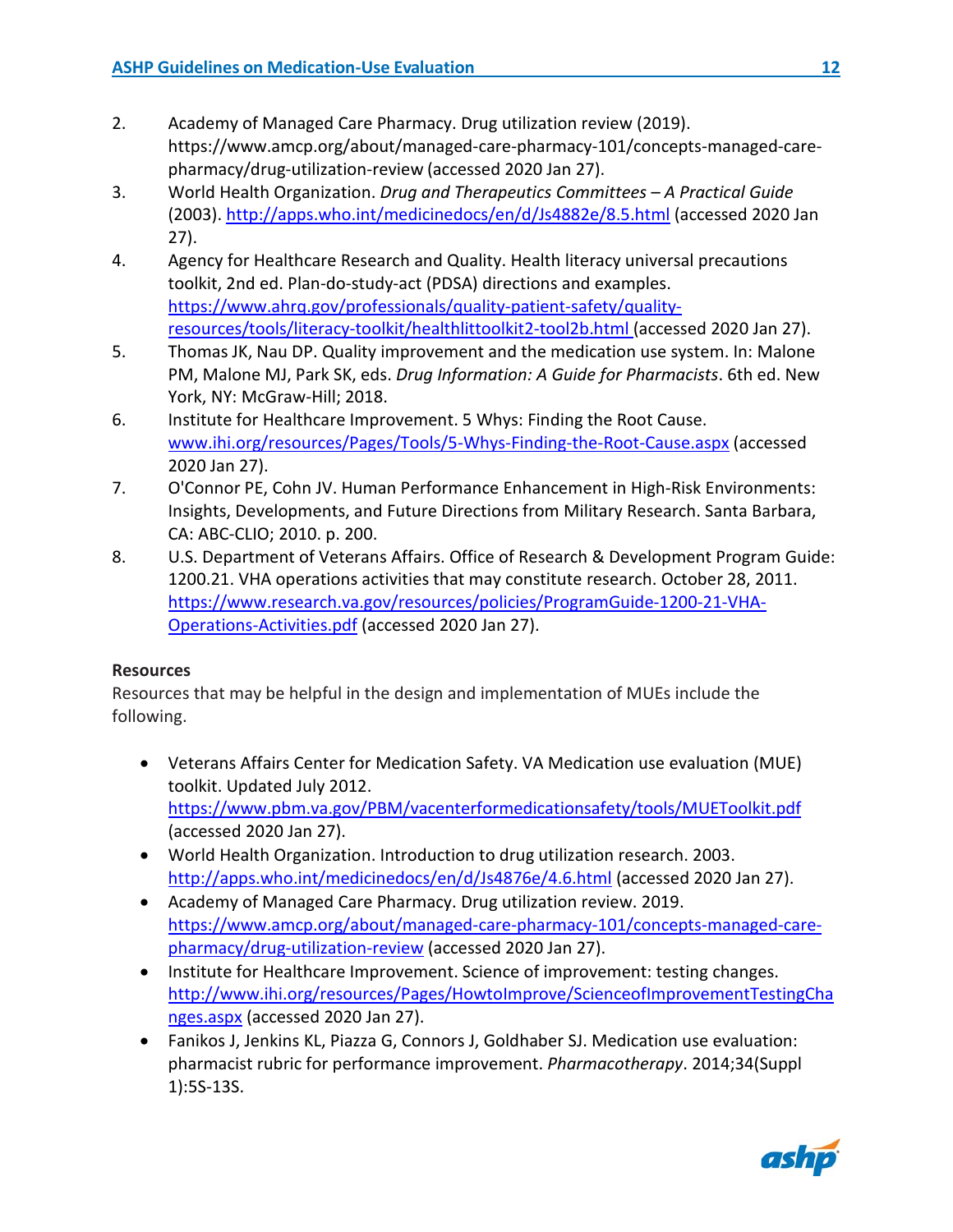- Thomas JK, Nau DP. Quality improvement and the medication use system. In: Malone PM, Malone MJ, Park SK, eds. *Drug Information: A Guide for Pharmacists*. 6<sup>th</sup> edition. New York, NY: McGraw-Hill; 2018.
- Anderson KC, Brown C. Medication use policy and performance assessment. In: Gabay M, editor. *The Clinical Practice of Drug Information*. 1st edition. Burlington, MA: Jones & Bartlett; 2016.
- Faley B, Fanikos J. Best practices for medication utilization evaluations in postsurgical pain management. *Curr Emerg Hosp Med Rep*. 2017;5(1):33-40.

Copyright © 2020, American Society of Health-System Pharmacists, Inc. All rights reserved.

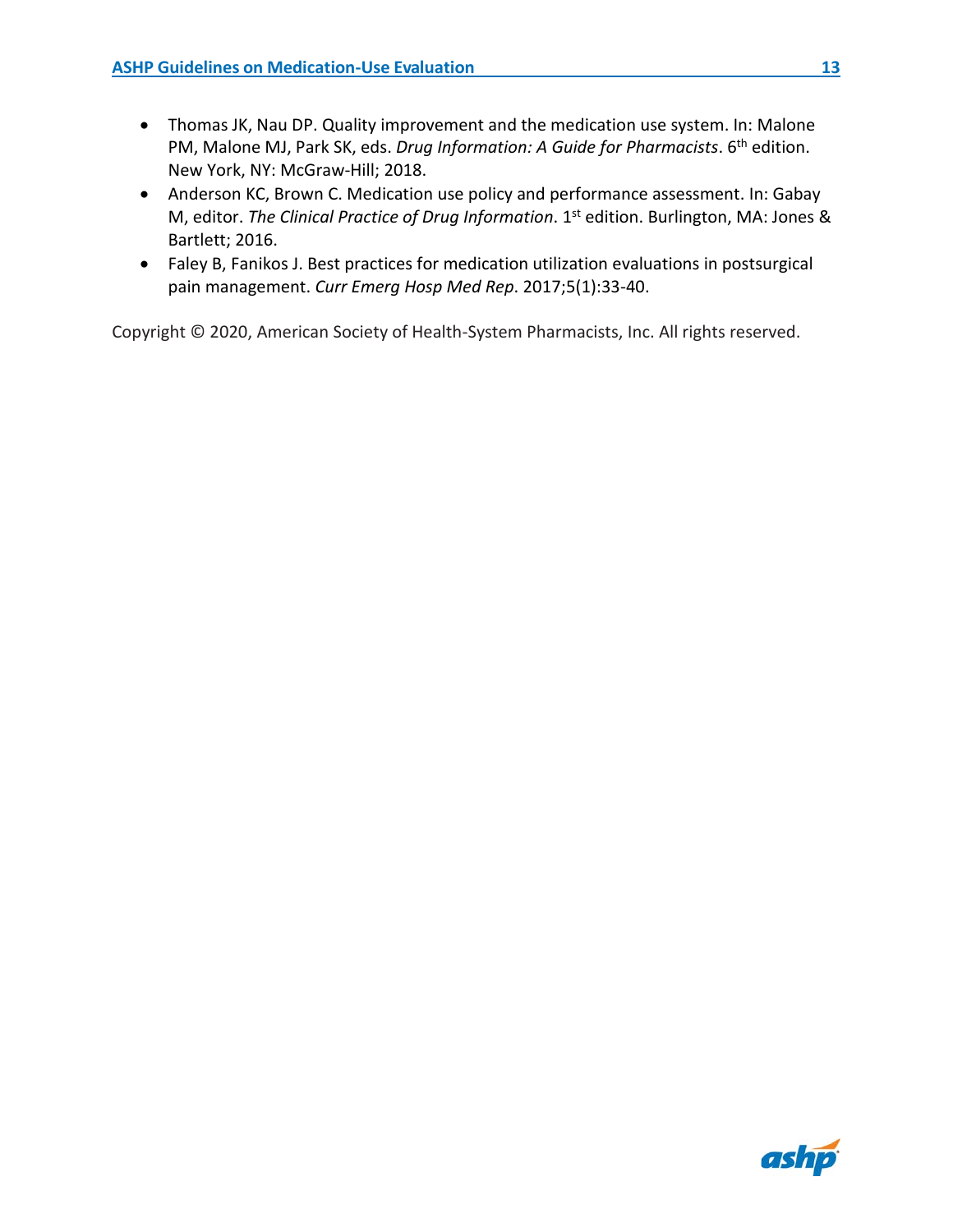| Objective             | <b>Example MUE</b>                                                                         | <b>Therapeutic or Process</b> |
|-----------------------|--------------------------------------------------------------------------------------------|-------------------------------|
|                       |                                                                                            | <b>Outcome</b>                |
| Promoting optimal     | Compare efficacy before and after introduction of a biosimilar therapeutic substitution    | Therapeutic                   |
| medication therapy    | policy                                                                                     |                               |
|                       | Evaluate the frequency of patients who qualified, but did not receive, an approved         | <b>Process</b>                |
|                       | therapeutic substitution                                                                   |                               |
| Improve patient       | Evaluate the incidence of major bleeding in patients treated with thrombolytic therapy     | Therapeutic                   |
| safety                | Evaluate the frequency of use of thrombolytic therapy in inappropriate candidates          | Process                       |
| Standardize to reduce | Compare rates of adverse events in patients receiving standard vs. highly concentrated     | Therapeutic                   |
| unnecessary variation | vasopressor infusions                                                                      |                               |
|                       | Evaluate the prescribing frequency of concentrations outside of the standard concentration | Process                       |
|                       | policy for vasopressors                                                                    |                               |
| Optimize drug therapy | Determine the time in therapeutic range for patients treated with a medication requiring   | Therapeutic                   |
|                       | pharmacokinetic therapeutic drug monitoring                                                |                               |
|                       | Evaluate the frequency of appropriate dose changes when an interacting medication is       | Process                       |
|                       | introduced                                                                                 |                               |
| Assess value of       | Compare the rates of blood pressure control in a physician-vs. pharmacist-managed          | Therapeutic                   |
| innovative practices  | hypertension service                                                                       |                               |
|                       | Evaluate the frequency of physician referral to a pharmacist-led hypertension management   | Process                       |
|                       | service                                                                                    |                               |
| Meet quality or       | Determine the percentage of patients with heart failure readmitted after discharge         | Therapeutic                   |
| regulatory standards  | Determine the percentage of patients receiving required medication discharge education     | Process                       |
| Minimize costs        | Compare infection cure rates before versus after involvement of an antimicrobial           | Therapeutic                   |
|                       | stewardship pharmacist                                                                     |                               |
|                       | Compare costs of antimicrobial therapy before versus after involvement of an antimicrobial | Process                       |
|                       | stewardship pharmacist                                                                     |                               |

**Table 1. Common MUE objectives, example MUEs, and type of outcome (therapeutic or process)**

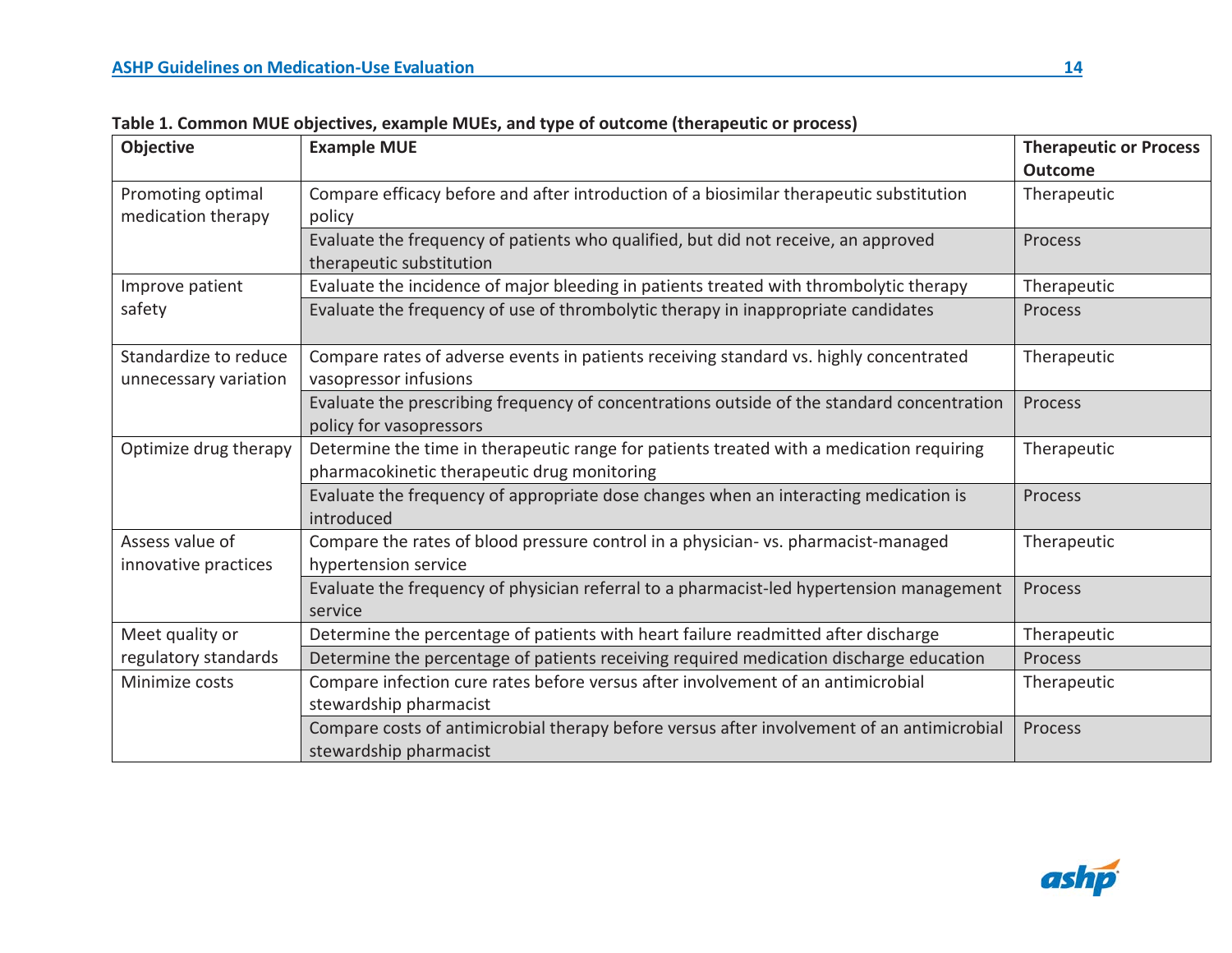|  | Table 2. Indicators of need for MUE at different steps in the medication-use process* |
|--|---------------------------------------------------------------------------------------|
|--|---------------------------------------------------------------------------------------|

| <b>Step</b>    | Indicator                                                                                               |
|----------------|---------------------------------------------------------------------------------------------------------|
|                | Market entry or withdrawal of approved drug products                                                    |
|                | Regulatory actions such as drug recalls, market withdrawals, or safety alerts                           |
|                | Publication of guidelines or high-impact studies that may change treatment patterns                     |
|                | New organizational interventions to improve medication therapy, such as changes to protocols or         |
| Prescribing    | formularies                                                                                             |
|                | Changes in use of, or requests for, nonformulary medications                                            |
|                | Changes to pharmacy clinical services to improve medication therapy                                     |
|                | Introduction of or changes in quality indicators, such as those published by the Centers for Medicare & |
|                | Medicaid Services, or other regulatory or accrediting bodies                                            |
|                | Signs of process failures, such as wasted medication or delayed medication delivery                     |
|                | Incorrect medication preparation                                                                        |
| Dispensing     | Dosing that requires clinician preparation or compounding                                               |
|                | Ensuring compliance with regulatory requirements (e.g., United States Pharmacopeia Chapters 795, 797,   |
|                | 800)                                                                                                    |
| Administration | Medication misadventures related to medication delivery systems                                         |
|                | Multiple medication concentrations, units of measure, or infusion rates                                 |
|                | Adverse events, including medication errors, preventable adverse drug reactions, and toxicity           |
| Monitoring     | Signs of treatment failures, such as unexpected readmissions and bacterial resistance to anti-infective |
|                | therapy                                                                                                 |
|                | Patient dissatisfaction or deterioration in quality of life attributable to drug therapy                |
|                | Procurement requirements, specialty pharmacy requirements, Risk Evaluation and Mitigation Strategy      |
|                | (REMS) programs, restricted distribution channels, or other access challenges                           |
| Systems        | Drug shortages requiring replacement or therapeutic substitution                                        |
| Management and | Diversion of controlled substances                                                                      |
| Control        | Lack of standardization or confusion within the medication use process                                  |
|                | Changes in contracts, cost or spending on drugs                                                         |
|                | Organizational priorities such as budget constraints or cost saving initiatives                         |

\*This table does not provide an exhaustive list of characteristics

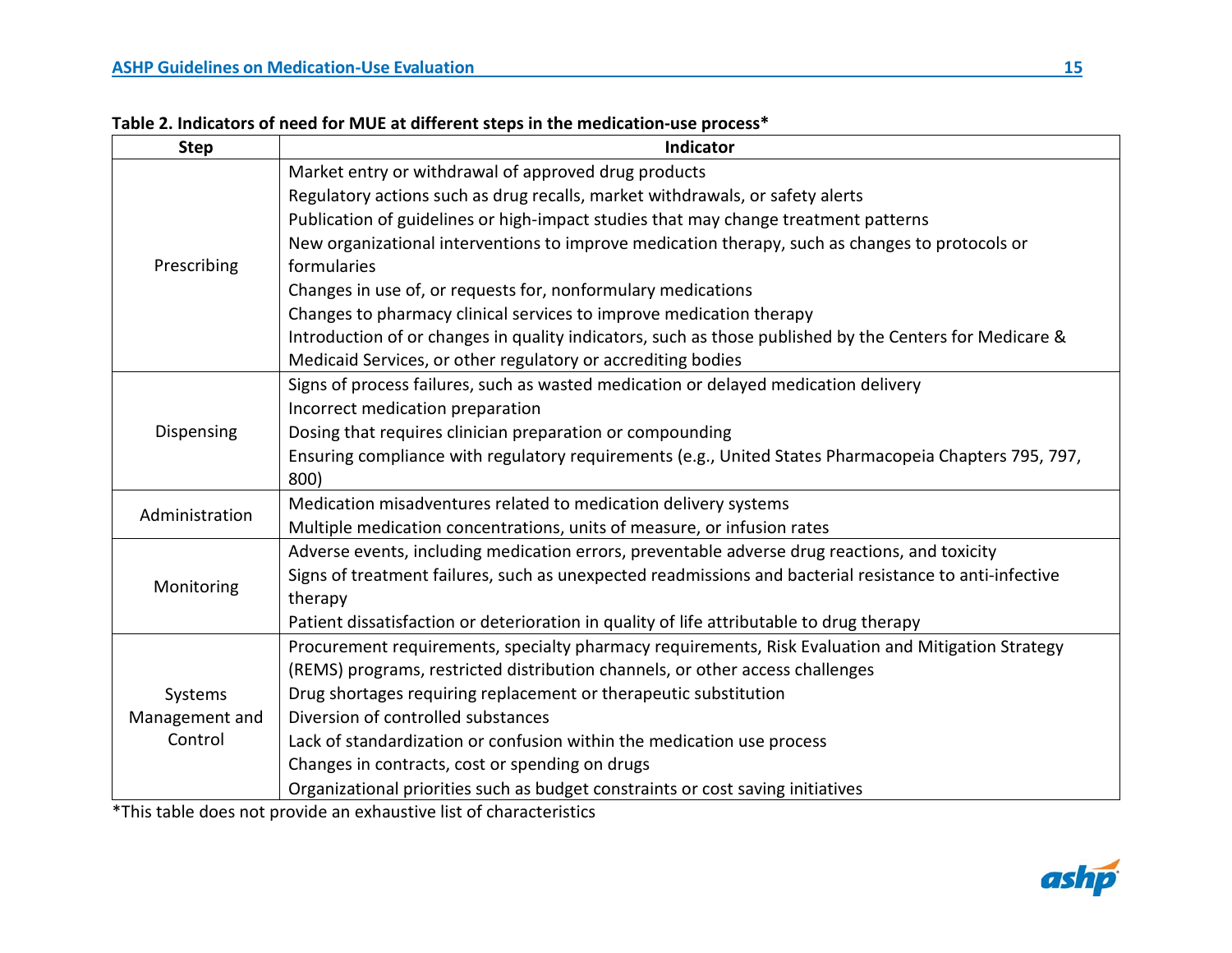| Category               | Explanation                                                                                                |
|------------------------|------------------------------------------------------------------------------------------------------------|
| Lack of authority      | An MUE process that does not involve the medical staff is likely to be ineffective. Authoritative medical  |
|                        | staff support and formal organizational recognition of the MUE process are necessary to support changes    |
|                        | and incorporate best practices.                                                                            |
| Lack of organization,  | Without a clear definition of the roles, responsibilities, and accountabilities of individuals involved to |
| structure, or          | complete tasks and reach milestones, an MUE process may not succeed.                                       |
| leadership             |                                                                                                            |
| Poor communication     | Everyone included in the MUE process should understand its importance to the health system, its goals,     |
|                        | and its procedures. The pharmacist should manage the MUE process and have the responsibility and           |
|                        | authority to ensure timely communication among all professionals involved in the MUE process. Criteria     |
|                        | for medication use should be communicated to all affected professionals prior to the evaluation of care.   |
|                        | MUE activity should be a standing agenda item for appropriate quality-of-care committees responsible       |
|                        | for aspects of medication use.                                                                             |
| Poor documentation     | MUE activities should be well documented, including summaries of MUE actions with respect to               |
|                        | individual medication orders and the findings and conclusions from collective evaluations.                 |
|                        | Documentation should address recommendations made and follow-up actions.                                   |
| Lack of involvement    | The MUE process is not a one-person task, nor is it the responsibility of a single department or           |
|                        | professional group. Medication-use criteria should be developed through an interdisciplinary consensus     |
|                        | process. Lack of administrative support can severely limit the effectiveness of MUE. The benefits of MUE   |
|                        | should be conveyed in terms of improving patient outcomes and minimizing health-system costs.              |
| Data integrity         | Data collection efforts are often interdisciplinary and can involve student pharmacists, pharmacy          |
|                        | interns, pharmacy residents, and others. Data are often found in different medical record locations and    |
|                        | can be interpreted differently, often resulting in discrepancies. Teams should agree on sources and        |
|                        | interpretation before data collection begins.                                                              |
| Lack of follow-through | A one-time study or evaluation independent of the overall MUE process will have limited success in         |
|                        | improving patient outcomes. The effectiveness of initial actions must be assessed and the action plan      |
|                        | adjusted if necessary. It is important not to lose sight of the improvement goals.                         |

**Table 3. Problems, pitfalls, and barriers to completing a successful MUE**

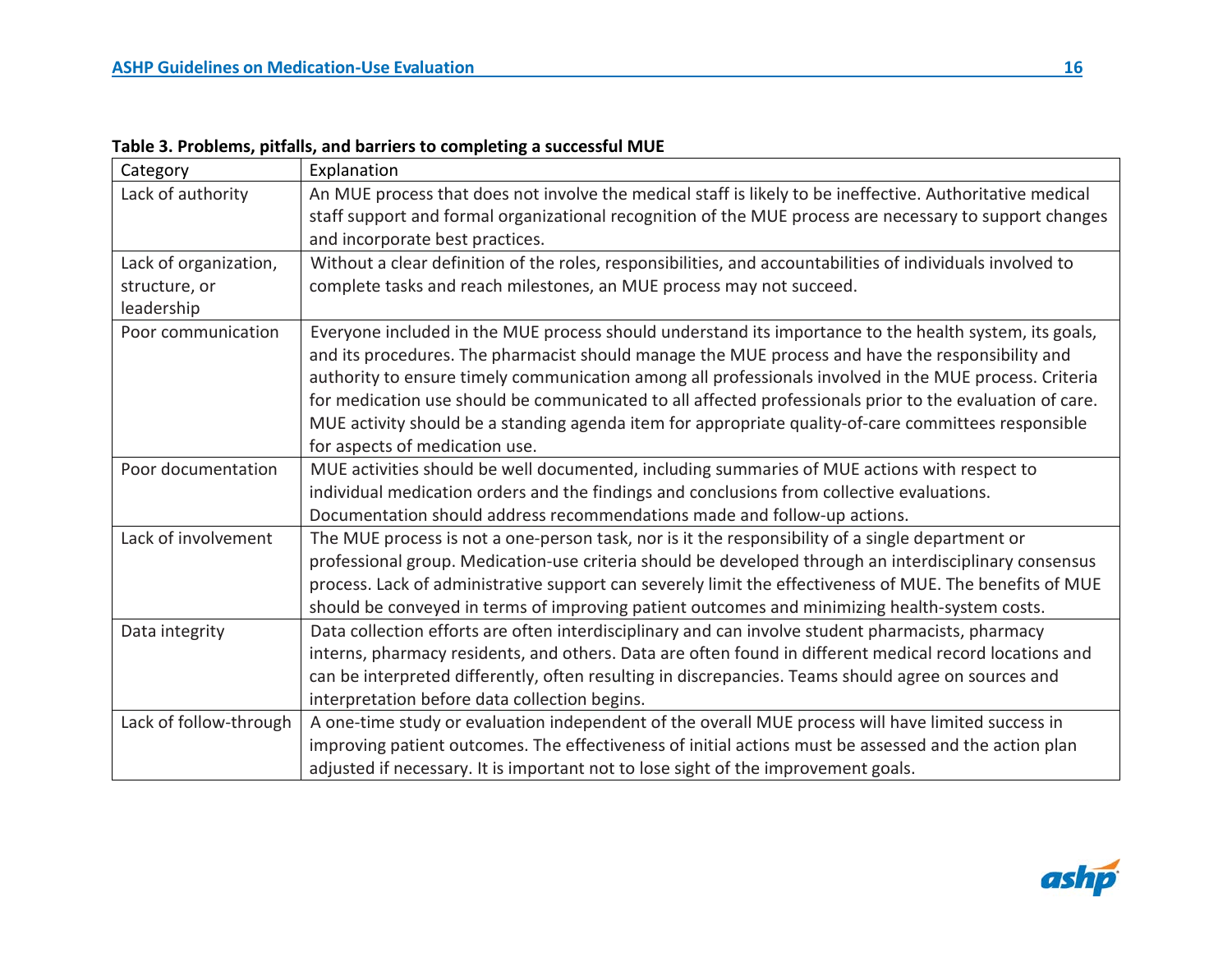| Evaluation           | Data collection should not consume so much time that patient care activities suffer. Interventions that  |
|----------------------|----------------------------------------------------------------------------------------------------------|
| methodology that     | can improve care for an individual patient should not be withheld because of the sampling technique or   |
| impedes patient care | evaluation methodology.                                                                                  |
| Lack of scope        | Consider inclusion of unique or under-represented populations (e.g., neonates, pediatric patients,       |
|                      | pregnant women, etc.) in project scope.                                                                  |
| Lack of readily      | Collaboration with analytics or information solutions teams should occur to ensure the majority of       |
| retrievable data     | discrete data fields are generated through reporting mechanisms.                                         |
| Lack of hard-wired   | When sub-optimal processes are uncovered, corrective actions should be hard-wired (e.g., forcing         |
| corrective actions   | functions in the electronic health record) whenever possible. Remedies relying on education and provider |
|                      | memory are often ineffective in promoting lasting change.                                                |
| Lack of education    | If results from a MUE are not disseminated through the education of appropriate staff, a change in       |
|                      | process or patient care will not occur.                                                                  |